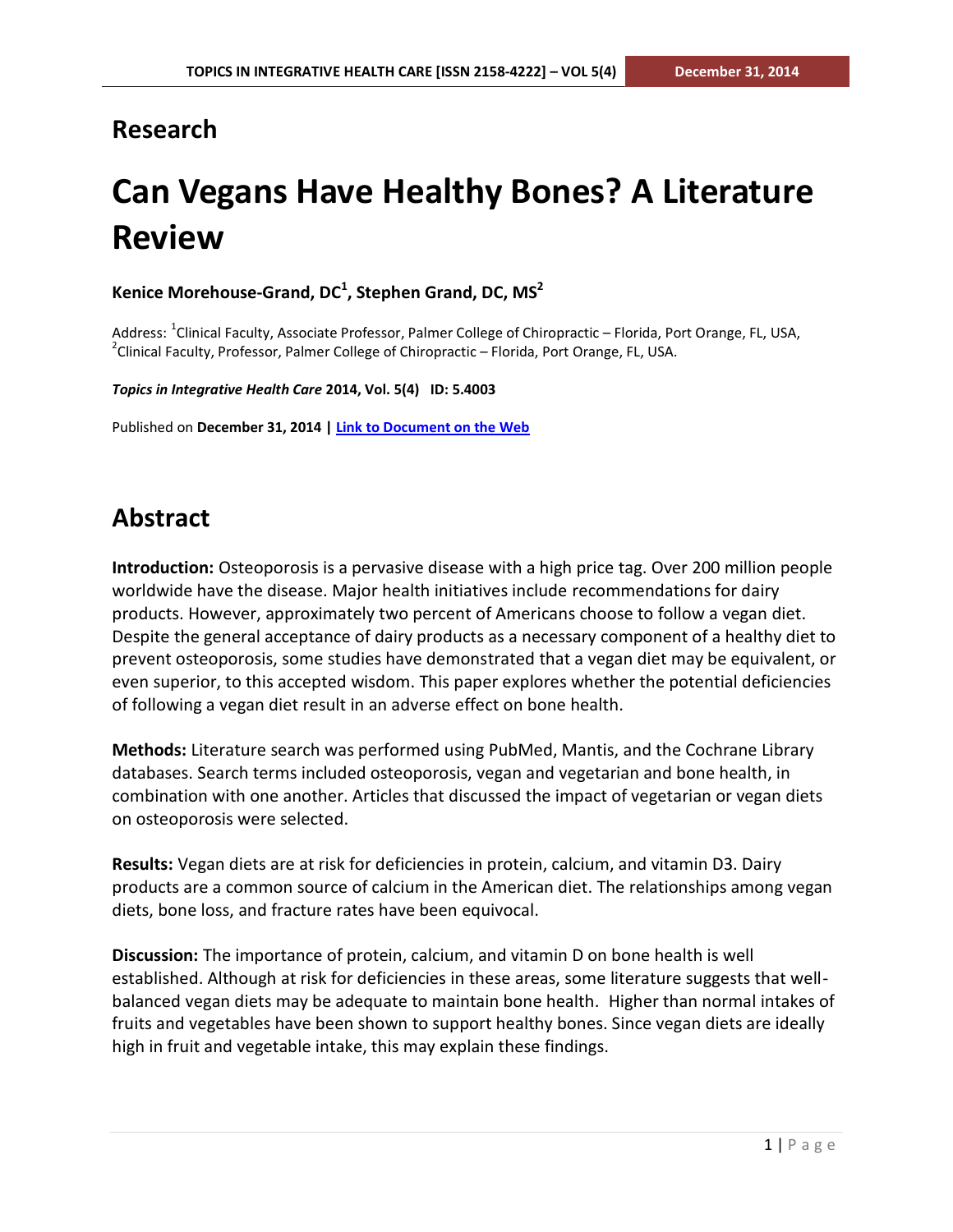### **Introduction**

Osteoporosis is a pervasive disease with a high price tag. Somewhere between 10 and 25 billion dollars are spent annually in the United States for treatment of osteoporosis.<sup>1,2</sup> Additionally, a good deal more is spent on its consequences, such as pathological fractures and disability. It is estimated that over 200 million people worldwide have osteoporosis<sup>1</sup> Major health initiatives have been developed to stem the tide of this disease, including dietary and lifestyle recommendations.<sup>3</sup> Most dietary recommendations include dairy products as an integral part of prevention and treatment.<sup>2,3</sup>

However, osteoporosis appears to be more prevalent in the developed countries where dairy products are abundant and well utilized by the population.<sup>4,5</sup> A recent cohort study in Sweden found that there was no risk reduction in fracture rate with milk intake, and that, in fact, increased milk intake was associated with increased mortality.<sup>6</sup> This seems to contradict the dictum of the need for dairy products. The question arises as to whether dairy products are necessary, or even advisable, for the prevention of osteoporosis.4,5

Loss of bone density resulting in osteoporosis is a major health concern in the United States, and as many as two percent of Americans are choosing a vegan diet, which is free of all animal products, including dairy.<sup>7,8,9,10</sup> Some studies have shown that these types of diets may be equivalent, or even superior, to the accepted wisdom of the need for dairy. $^8$  The importance of determining whether or not a vegan diet can support bone health becomes significant. This paper will explore whether vegans can have healthy bones despite the potential deficiencies of protein, calcium, and vitamin D.

# **Methods**

A literature search was performed using the PubMed, Mantis, and Cochrane Library databases. Search terms included "osteoporosis," "vegan," "vegetarian," "protein," "plant protein," "calcium" and "vitamin D." Each of the other search terms was combined with either "vegan" or "vegetarian." References were selected by their applicability to the relationship between diet and osteoporosis, especially in regard to vegan and vegetarian diets.

# **Results**

Osteoporosis is defined as a "metabolic bone disease characterized by low bone mass and microarchitectural deterioration of bone tissue, leading to enhanced bone fragility and a consequent increase in fracture risk".<sup>3,11</sup> It is estimated that one in three women and one in twelve men over 55 years globally will suffer from osteoporosis in their lifetime.<sup>12</sup> This ratio is expected to increase as the population ages.<sup>3</sup> Females are affected four to one, with a decrease in this ratio with increasing age.<sup>4</sup> Pathogenesis of osteoporosis is multifactorial,  $12,13$  and is strongly influenced by lifestyle.<sup>12,14</sup> Diet is one of the predominant controllable factors.<sup>15,16n</sup> This paper, however, is primarily concerned with the calcium, protein, and vitamin D factors associated with a vegan diet.

Vegetarian, including vegan, diets have recently experienced an increase in popularity.<sup>9,17</sup> In 2004, researcher New reported an estimated 4.3% of the UK being vegetarian, $^{11}$  and in 2006 it was estimated that 1.4% of the American population was vegan. $9$  A healthy vegetarian diet of any type includes a variety of plant foods in abundant quantities.<sup>18</sup> Vegetarian diets are high in fiber and most vitamins and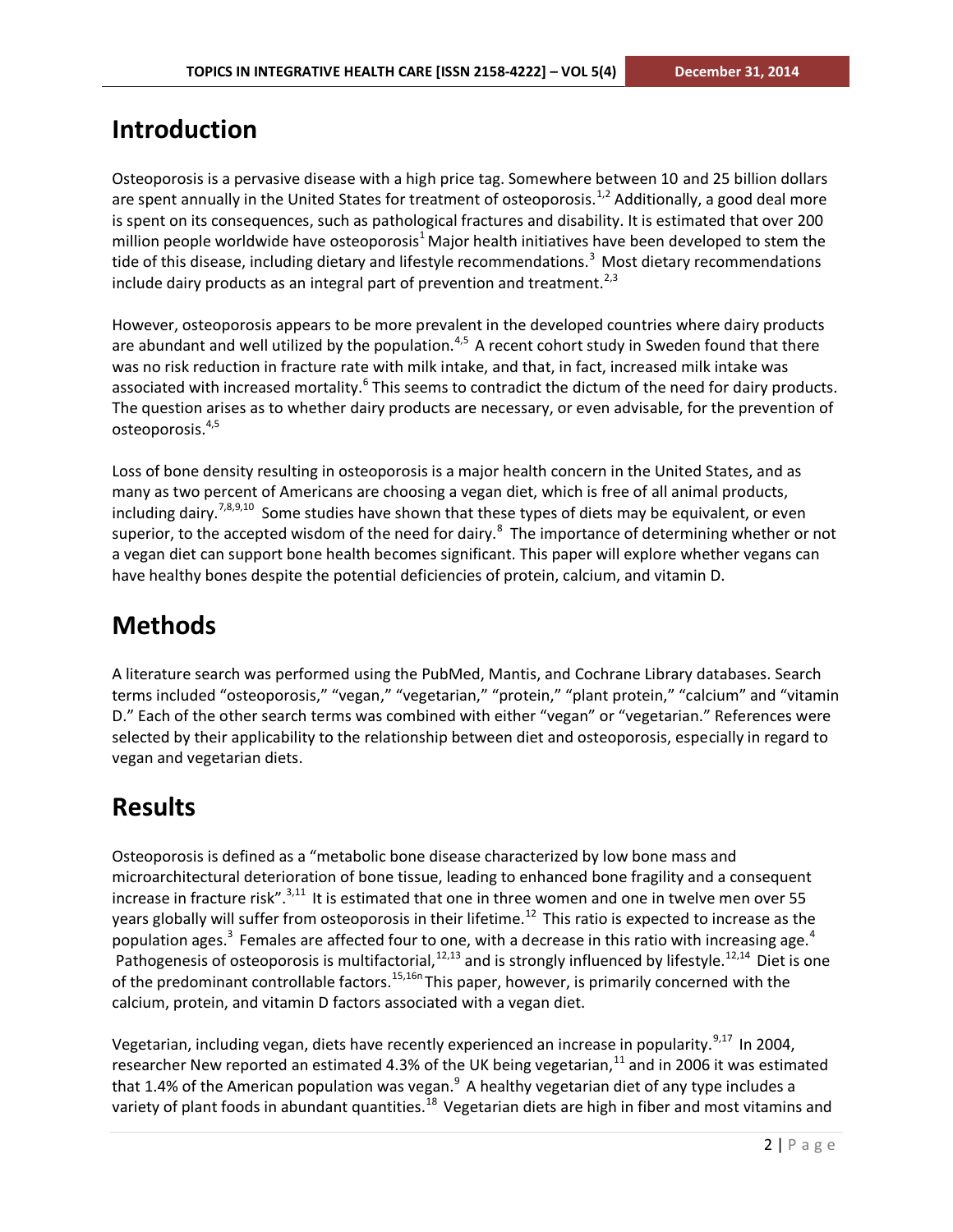minerals, generally low in total and saturated fat, and high in a variety of phytochemicals and protective compounds.<sup>18</sup> Vegetarian diets are associated with some health benefits, including decreases in cardiovascular risk, hypertension, and obesity. <sup>7,9,11,19</sup> This may be explained by its higher content of fiber, folate, vitamins C and E, potassium, magnesium, and many phytochemicals,  $9,11,19$  as well as lower caloric content.<sup>9</sup> Additionally, people who follow vegan diets are thinner, have lower serum cholesterol and lower blood pressure.<sup>9</sup> However, they are more at risk for deficiencies of certain nutrients, including vitamins B-12 and D, calcium, protein, and specific long-chain omega-3 fatty acids.<sup>9,15</sup>

Among their other physiological functions, calcium, vitamin D, adequate protein, vitamin K, magnesium, and potassium are necessary for healthy bones.<sup>9,11</sup> Vegan diets provide significant amounts of vitamin K, magnesium, and potassium, as well as plant sources of protein.<sup>9,11,15</sup> However, potential deficiencies of protein, calcium, and vitamin D have been identified in vegan diets, and are of particular concern in terms of osteoporosis risk. $11,16,20$ 

#### **Calcium**

Dairy products are the primary source of calcium in the American diet.<sup>4,5</sup> Intake of dairy products has been linked with improvement in bone health in children and adolescents and with increased lumbar spine bone density in adult women.<sup>5</sup> Low calcium intake has been associated with increased fracture rates.<sup>15</sup> Some observational studies have found that milk avoidance is associated with increased fracture risk and decreased bone mineral content.<sup>21</sup>

However, Lanou points out that osteoporotic fracture rates have been found to be highest in countries that consume the most dairy, calcium, and protein.<sup>7</sup> This has been described as the "calcium paradox".<sup>7</sup> As a possible explanation, the World Health Organization noted "the adverse effect of protein, particularly animal protein, might outweigh the positive effect of calcium intake on calcium balance."<sup>7</sup> A study performed in 2012 comparing vegan Buddhist nuns to community-based omnivores, found that there was no difference in bone loss between the two groups.<sup>17</sup> This was despite the finding that dietary intake of calcium was lower in the vegan population.<sup>17</sup> In this study, the BMD was expressed as T-scores, which were based on the Thai reference database. The T-score compares the measurement in question to the peak bone mass at ages 20 to 30. In addition, no significant differences were found between the vegans and omnivores, in terms of height, weight, or age. Covariant analysis was utilized, with the covariates being BMD, age, body weight, bone turnover markers, vitamin D and nutritional factors. In this study physical activity was not considered in the analysis, which was a weakness of the study.

Other studies have also shown lower calcium intake in vegan diets.<sup>20,22</sup> The effect of lower calcium intake on fracture rate and bone mineral density (BMD), however, is unclear.<sup>15</sup> One meta-analysis showed negative association of animal protein with bone fracture risk and positive with bone health in subjects who were calcium replete.<sup>23</sup> Higher fruit and vegetable intake has been associated with better BMD in some studies.<sup>24</sup>

In contrast, Craig found that inadequate calcium (and protein) was associated with bone loss and fractures in the elderly.<sup>9</sup> These contrasting findings may be partially explained by the potential differences in the nutrient density and plant food contents of the diets in the dissimilar populations studied. Many omnivorous, community-dwelling elderly may not consume foods found in a vegan diet, such as beans, leafy greens, and other vegetables. These foods may provide calcium that is more efficiently absorbed than from dairy products<sup>7</sup> or that contributes less to calcium loss. It is possible that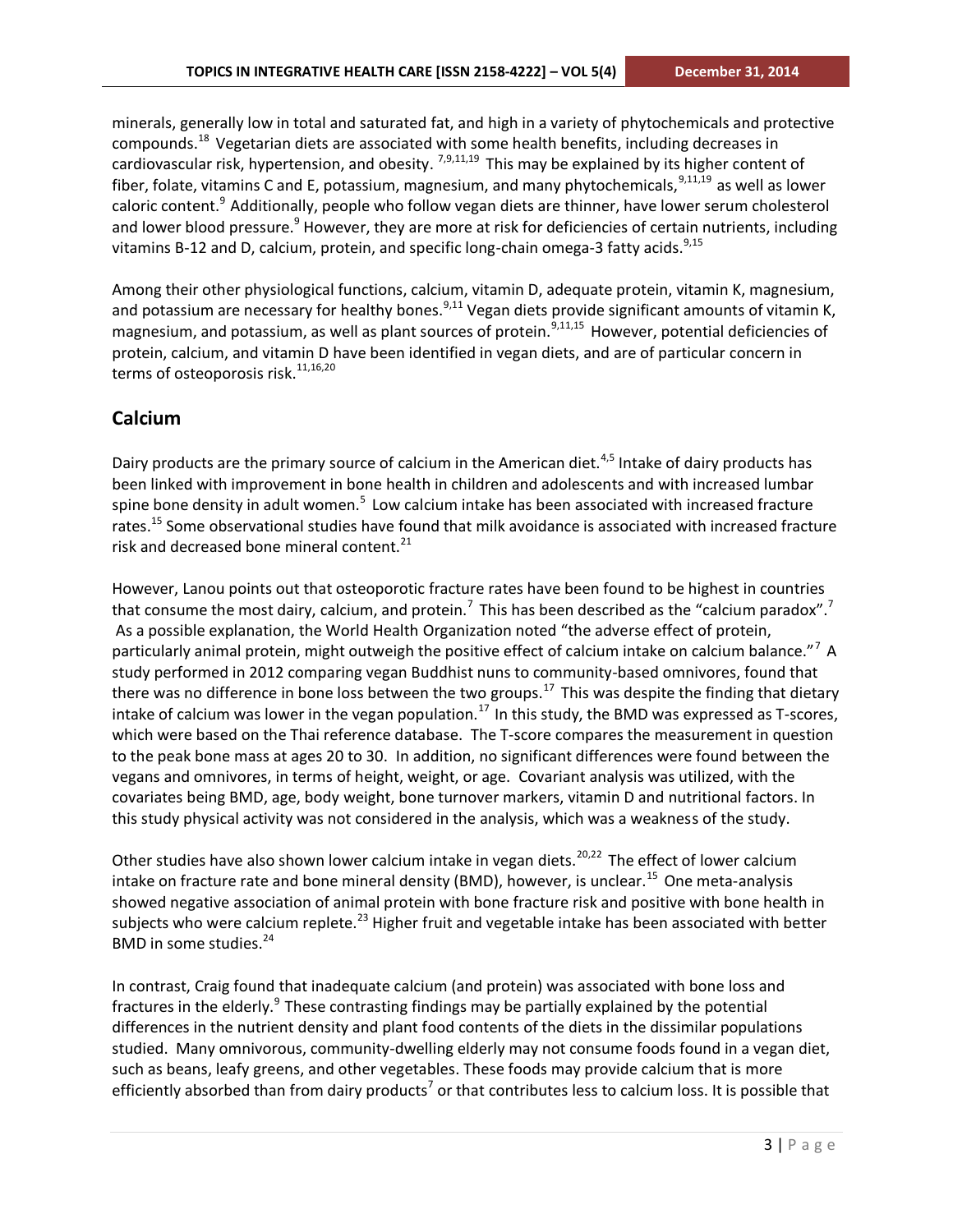a poorer quality of the overall diet, combined with low calcium intake, may contribute to increased fracture and bone loss rates. These dichotomous reports reflect the complexity of the issue of dietary effects on bone health.<sup>25</sup> Also, there may well be other factors that partially explain these discrepancies; but they are outside the scope of this paper.

#### **Protein**

Although protein is part of the bony matrix, the type and the amount of dietary protein necessary for bone health are controversial.<sup>11</sup> Adequate protein has been shown to be an important component of skeletal robustness.<sup>26</sup> Non-collagenous protein makes up 10-15% of the bony matrix.<sup>27</sup> Adequate protein provides amino acid precursors necessary for bone structure and anabolic support of bone structure.<sup>28</sup> In particular, insulin-like growth factor (IGF-1) may participate in bone growth and maintenance.<sup>28</sup> Inadequate protein may contribute to accelerated bone loss through both mechanisms.

In addition, protein increases dietary calcium absorption and bioavailability, $28,29$  while high protein diets may increase urinary calcium loss. The effect of animal versus plant protein has also been studied. A recent meta-analysis found both positive and negative effects of animal protein, but total protein appeared to have at least a neutral effect, and at best a positive effect.<sup>29</sup>

In 2008 it was found that higher consumption of foods rich in protein was associated with a lower risk of wrist fracture, regardless of whether it was animal or vegetable protein.<sup>26</sup> However, epidemiological studies have shown mixed results regarding the effect of protein on bone loss and fracture risk.<sup>11</sup> A comparison of Taiwanese vegetarians and non-vegetarians did not demonstrate differences in BMD despite the lower protein intake of the vegetarians.<sup>16</sup> In Ho-Pham's study of Buddhist nuns, animal protein and animal lipids had a negative effect on bone density.<sup>17</sup>

In other studies, higher levels of dietary protein have been shown to result in urinary calcium loss and negative calcium balance and bone loss.<sup>11</sup> Specifically, a higher intake of animal protein compared to vegetable protein has been shown to accelerate bone loss.<sup>22</sup> This result was attributed to the effects of animal protein on bone metabolism related to the acid-alkaline balance.<sup>22</sup> However, despite the suggestion that modern diets increase systemic acid load, resulting in accelerated bone loss, results from recent meta-analyses did not find a direct link between dietary acid load and bone loss or osteoporosis.<sup>28,30</sup>

#### **Vitamin D**

Vitamin D is also necessary for bone health.<sup>9,17,20</sup> The two primary sources of vitamin D<sub>3</sub>, (25-Hydroxy Vitamin D or 25(OH) D) are consumption of animal products and in-vivo synthesis via exposure to natural light.<sup>20</sup> In the case of vegans, their primary source is natural light. This becomes a significant problem for those who are elderly, dark-skinned, or live in northerly climates, especially in the colder months.<sup>20</sup> Serum levels of 25(OH)D in vegans have demonstrated conflicting results, with some showing lower vitamin 25(OH)D levels in vegans, and others, higher.<sup>17,20</sup> Ho-Pham et al. found low levels of 25(OH)D in their study on Buddhist nuns.<sup>17</sup> Seventy five percent of the vegan participants had 25(OH)D levels that were defined as insufficient, and more than one quarter were found to be clinically deficient in 25(OH)D.<sup>17</sup> However, despite this finding, there was no difference in bone loss between the vegan and omnivore groups.<sup>17</sup> This raises the question of how the vegan participants were able to minimize bone loss despite low levels of vitamin  $D_3$ .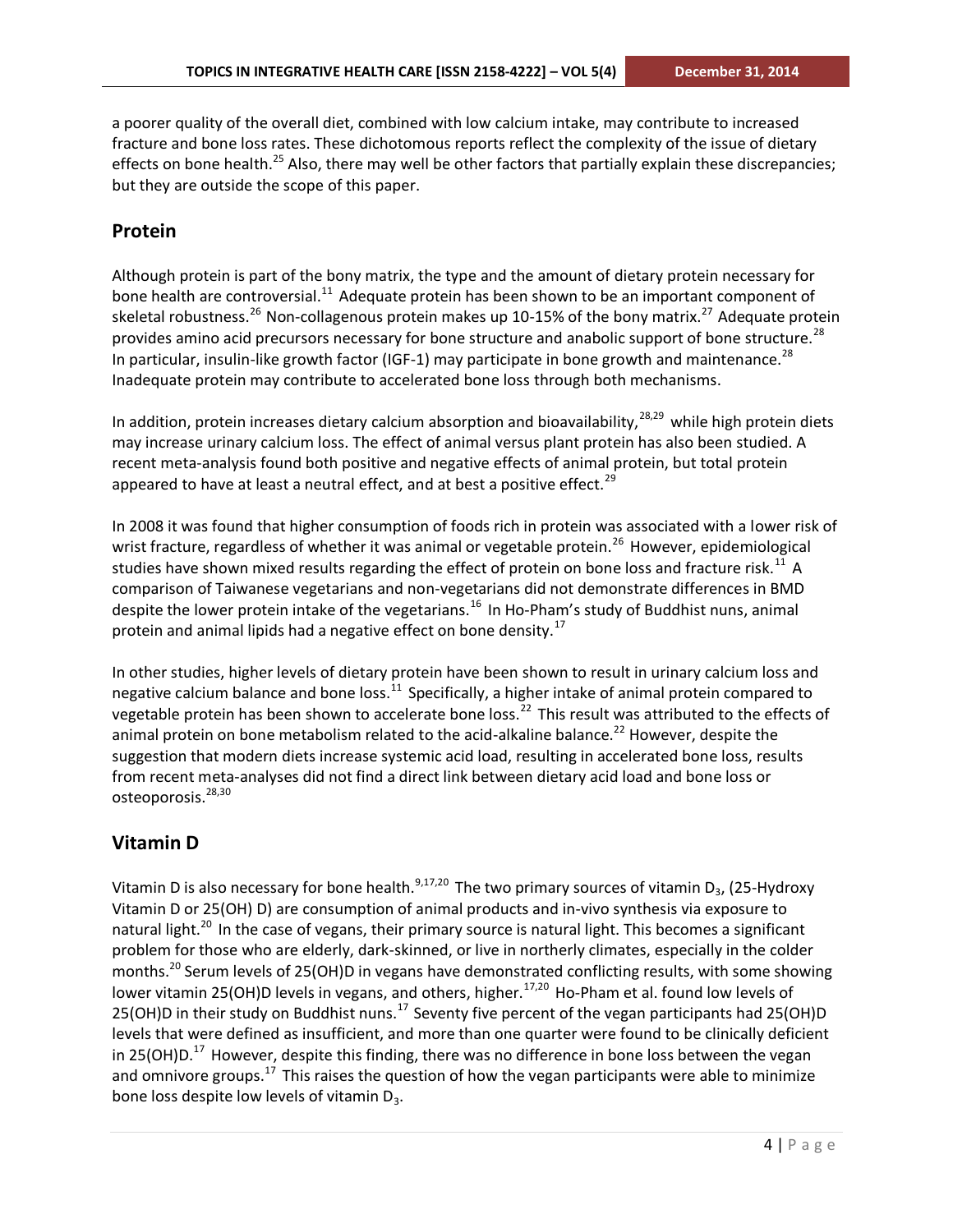## **Discussion**

The importance of protein, calcium, and vitamin D in bone health is generally well accepted. All three are interrelated in regard to bone integrity, with sufficiency of all three being necessary for optimal skeletal integrity.<sup>27</sup> However, whether or not a vegan diet can adequately supply these nutrients in sufficient amounts to maintain healthy bones is controversial.<sup>9,10,15,20,31</sup> It has been suggested that the higher levels of fruits and vegetables typically present in a vegan diet account for these ambivalent findings.32,33 A beneficial effect of fruit and vegetable intake on indices of bone health has been established.<sup>32,33</sup> The Dietary Approaches to Stopping Hypertension (DASH) and DASH-Sodium intervention trials found that increasing fruit and vegetable portions, from 3-6 to 5-9 daily, had a positive effect on reducing urinary calcium excretion.<sup>33</sup> Other literature has also reflected the positive benefits of fruits and vegetables on bone health.20,32,33 These results probably reflect the addition of other substances in the fruits and vegetables that are necessary for adequate and superior bone health, such as minerals and phytonutrients.

The role of adequate protein in a healthy bone matrix is also well established.<sup>9,11,32</sup> Adequate dietary protein enhances the production of IGF-1, which in turn increases the absorption of calcium in the intestinal lumen.<sup>27</sup> Studies have shown that, especially in the elderly, protein is often deficient.<sup>32</sup> However, the amount of protein that is "adequate" and the amount that is too much remain unclear.<sup>9,26,32</sup> The source of the protein may also be important, in terms of what is enough and what is excessive. Either vegetable or animal based protein appears to be adequate for prevention of fractures and underpinning of a strong bony matrix.<sup>7,17,26</sup> A cohort study over a 25-year period in peri- and postmenopausal females demonstrated reduced wrist fracture rates, regardless of whether the protein was vegetable or animal.<sup>26</sup> In fact, Sellmeyer reported that a higher vegetable protein intake compared to animal protein resulted in a lower rate of bone loss.<sup>22</sup> Some authors suggest that the recommended protein levels for bone health are actually too low, and that increased intake of fruits and vegetables may attenuate the possible increased urinary calcium loss from the higher protein levels.<sup>32</sup> A systematic review by Pedersen suggests that, although the evidence is not conclusive, bone health and density seem to be improved with higher levels of protein intake, although not specifically of animal or vegetable origin.<sup>29</sup>

In past studies, animal based protein was associated with increased calcium excretion, which was thought to contribute to bone loss.<sup>10,11,32</sup> However, as demonstrated in recent meta-analyses, this correlation may be faulty, as increased urinary calcium secretion may have to do with other metabolic factors, and may not be directly related to bone loss, thus not reflecting increased risk of osteoporosis.<sup>30</sup> One of the reasons this relationship has not been firmly established is that high protein intake may well cause increased urinary calcium loss, but it also seems to increase its absorption or bioavailability.<sup>29</sup> Therefore, the divergent effects may cancel each other out. When discussing protein in western diets, the issue at hand may be that the diets are deficient in fruits and vegetables, and not that they are too high in protein.<sup>10,32,33</sup>

In addition to protein, adequate calcium is integral to skeletal health. $4,15$  However, the literature suggests that, in the presence of plant-based food sources, the amount needed may be less than previously thought.<sup>17,33</sup> Recent findings suggest that large amounts of supplemental calcium may have some adverse effects.<sup>34</sup> Dairy products do contain significant amounts of calcium, and there is substantial literature that supports the use of dairy products in producing and maintaining bone health.<sup>4,5,15,32</sup> A vegan diet, which is dairy free, may not always be associated with accelerated bone loss,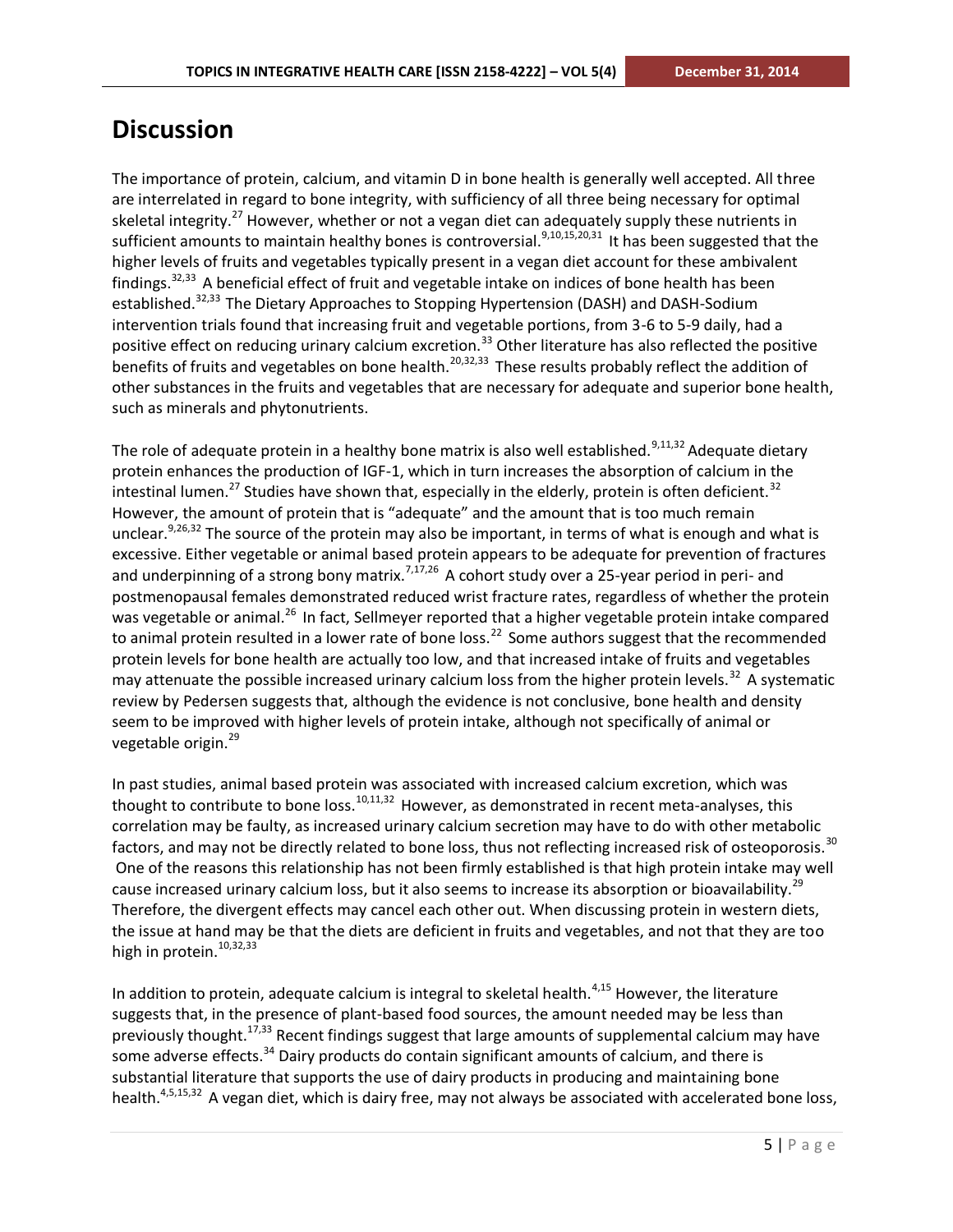as might be expected.<sup>17,35</sup> In addition, some epidemiologic studies have shown an inverse effect of animal protein, including dairy, on bone health.<sup>6,36</sup> There is a need to investigate further the impact of animal sources of calcium versus plant sources on maintaining healthy bones and prevention of osteoporosis.

Vitamin D is necessary for absorption of calcium, and thus is very important to maintain bone density. Vegan diets have been found to be deficient in this necessary vitamin, thus creating a risk of insufficiency among vegans.<sup>9,35</sup> Despite this, Ho-Pham found no difference in bone health between vegans and omnivores, despite significantly low levels of vitamin D in the vegans.<sup>17</sup> Perhaps this study was not long enough to show an adverse effect. However, a more recent animal study showed that an edible mushroom, exposed to proper lighting, is able to supply vitamin  $D_2$  and, thus, may help to upgrade a vegan diet.<sup>37</sup> Other studies have reported ambiguous results. Inarguably, vitamin D deficiency is a very real risk for vegans, with the potential to adversely affect bone density.

There are a multiplicity of other factors, such as digestion, forms of nutrients, and biochemical individuality, which are not addressed in this paper. Additionally, there are multiplicities of nutrients pertinent to adequate bone development and maintenance, including vitamin B-12, omega-3 fatty acids, vitamin K, magnesium, potassium, and phytonutrients, such as isoflavones.<sup>38,39</sup> As said previously, this is a complex subject and there is need for more integrative studies to bring these factors into the vegan diet question.

As far as protein is concerned, a properly planned vegan diet has the potential to provide sufficient plant-based protein to support healthy bones, which appears sufficient to support a healthy bone matrix. Although the role of calcium in a strong skeletal system is undisputed, and vegan diets are generally lower in calcium than those that include dairy products, the increased intake of vegetables and fruits in a vegan diet may be somewhat protective against bone loss, thus compensating for lower calcium intake.<sup>40</sup> There are few studies that report on vitamin D in vegans, but it does appear that vegans are at risk for vitamin D deficiency or insufficiency, thus increasing their risk of osteoporosis. However, some literature has shown that despite this deficiency, bone density was maintained.

There is need for continued population and epidemiological studies regarding dietary patterns and whole food intake to understand this issue more fully. Further, more specific definitions of diet types would aid in identifying the risk/benefits of various diet patterns. In the meantime, it appears that the answer to the question posed herein seems to be "yes." Those who choose a vegan diet can plan their food and lifestyles to ensure adequate bone nutrition, but some may need to supplement their diet as well.

### **Conclusion**

Vegan diets, although high in many important nutrients, have the potential to be deficient in protein, calcium, and vitamin D. Despite these risks, some studies have demonstrated that it is possible for vegans to maintain bone density at least equal to that of omnivores. In conclusion, it does appear that those individuals who choose a vegan diet may have healthy bones, with prudent planning of their dietary habits. More research is needed in order to understand more fully the impact of veganism on bone health.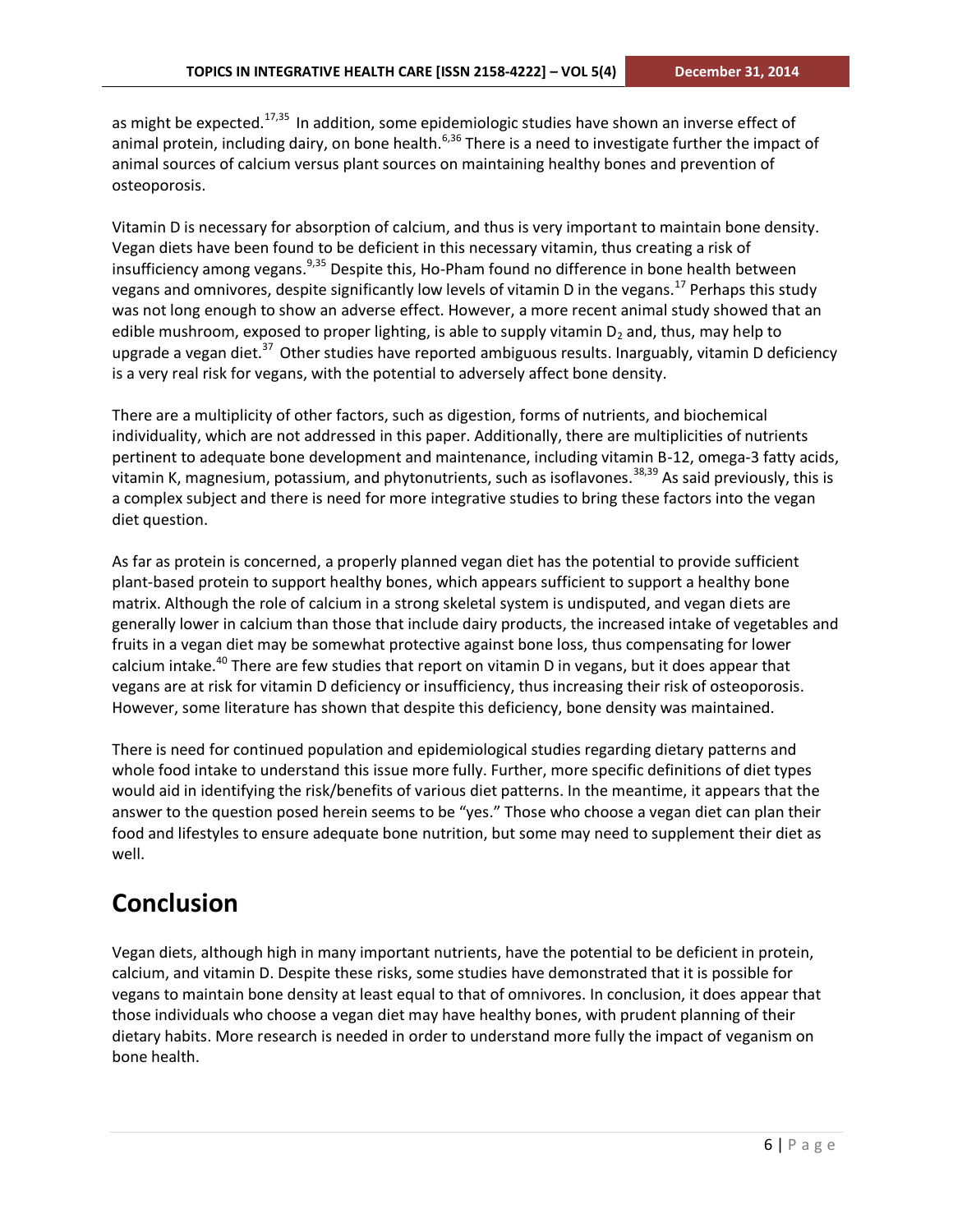#### **References**

1. Liu Y, Liu J. Herbal medicines for treating osteoporosis (protocol). *The Cochrane Library*. 2008(4):1-8.

2. NIH Consensus Development Panel on Osteoporosis Prevention, Diagnosis, and Therapy. Osteoporosis prevention, diagnosis, and therapy. *JAMA*. 2001 Feb14; 285(6): 785-95.

3. Rice B, Quann E, Miller G. Meeting and exceeding dairy recommendations: Effects of dairy consumption on nutrient intakes and risk of chronic disease. *Nutr Rev*. 2013; 71(4): 209-223.

4. Abelow B, Holford T, Insogna K. Cross-cultural association between dietary animal protein and hip fracture: A hypothesis. *Calcif Tissue Int*. 1992; 50:14-18.

5. Lanou A. Should dairy be recommended as part of a healthy vegetarian diet? Counterpoint. *Am J Clin Nutr* 2009; 89(Suppl): 16388-42S.

6. Michaelsson K, Wolk A, Langenskiold S, Basu S, Warensjo Lemming E, Melhus H, et al. Milk intake and risk of mortality and fractures in women and men: Cohort studies. *BMJ*. 2014 Oct 28;349:g6015.

7. Le LT, Sabate J. Beyond meatless, the health effects of vegan diets: Findings from the Adventist cohorts. *Nutr.* 2014 May 27; 6(6): 2131-47.

8. Smith AM. Veganism and osteoporosis: A review of the current literature. *Int J Nurs Pract*. 2006 Oct; 12(5): 302-6.

9. Craig WJ. Nutrition concerns and health effects of vegetarian diets. *Nutr Clin Pract*. 2010 Dec; 25(6): 613-20.

10. Key TJ, Appleby PN, Rosell MS. Health effects of vegetarian and vegan diets. *Proc Nutr Soc*. 2006 Feb; 65(1): 35-41.

11. New SA. Do vegetarians have a normal bone mass? *Osteoporos Int*. 2004 Sep; 15(9): 679- 88.

12. Lanham-New SA. Importance of calcium, vitamin D and vitamin K for osteoporosis prevention and treatment. *Proc of the Nutr Soc*. 2008; 67: 163-176.

13. Karaaslan F, Mutlu M, Mermerkaya MU, Karaoglu S, Sacmaci S, Kartal S. Comparison of bone tissue trace-element concentrations and mineral density in osteoporotic femoral neck fractures and osteoarthritis. *Clin Interv Aging*. 2014 Aug18; 9:1375-82.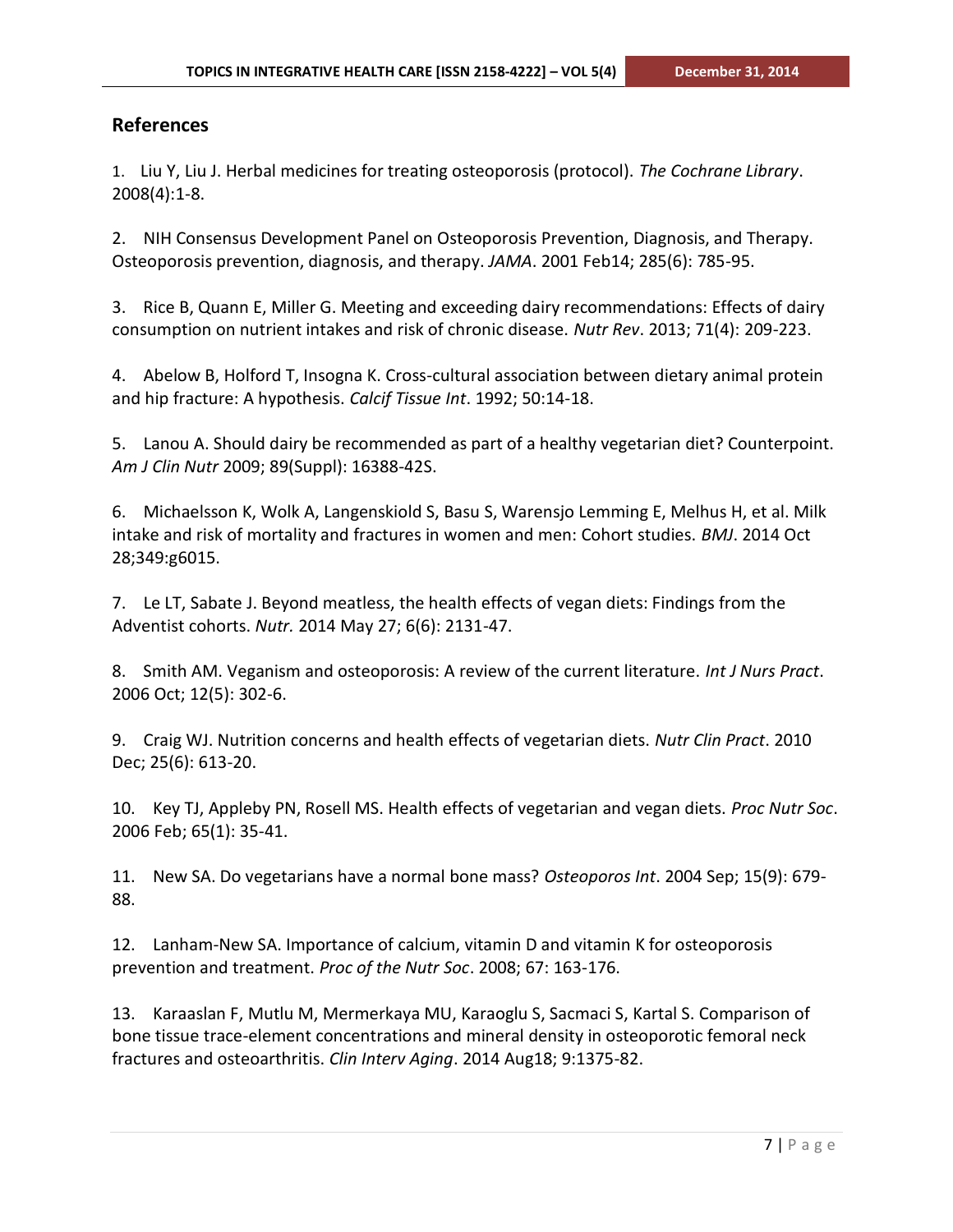14. Alrabadi JI. The effect of lifestyle food on chronic diseases: a comparison between vegetarians and non-vegetarians in Jordan. *Glob J Health Sci*. 2012 Nov 4; 5(1): 65-9.

15. Appleby P, Roddam A, Allen N, Key T. Comparative fracture risk in vegetarians and nonvegetarians in EPIC-Oxford. *Eur J Clin Nutr*. 2007 Dec; 61(12): 1400-6.

16. Wang YF, Chiu JS, Chuang MH, Chiu JE, Lin CL. Bone mineral density of vegetarian and nonvegetarian adults in Taiwan. *Asia Pac J Clin Nutr*. 2008; 17(1): 101-6.

17. Ho-Pham LT, Vu BQ, Lai TQ, Nguyen ND, Nguyen TV. Vegetarianism, bone loss, fracture and vitamin D: A longitudinal study in Asian vegans and non-vegans. *Eur J Clin Nutr*. 2012 Jan; 66(1): 75-82.

18. Haddad E, Sabate J, Whitten C. Vegetarian food guide pyramid: a conceptual framework. *Am J Clin Nutr.* 1999; 70(Suppl): 615S-9S.

19. Sabate J. The contribution of vegetarian diets to health and disease: A paradigm shift? *Am J Clin Nutr*. 2003; 78(suppl): 502S-7S.

20. Smith AM. Veganism and osteoporosis: A review of the current literature. *Int J Nurs Pract*. 2006 Oct;12(5):302-6.

21. Weaver CM, Plawecki KL. Dietary calcium: Adequacy of a vegetarian diet. *Am J Clin Nutr*. 1994 May:59(5 Suppl):1238S-41S).

22. Sellmeyer DE, Stone XL, Sebastian A, Cummings SR. A high ratio of dietary animal to vegetable protein increases the rate of bone loss and the risk of fracture in postmenopausal women: Study of osteoporotic fractures research group. *Am J Clin Nutr*. 2001 Jan; 73(10:118) 22.

23. Mangano KM, Sabni S, Kerstetter JE. Dietary protein is beneficial to bone health under conditions of adequate calcium intake: An update on clinical research. *Curr Opin Clin Nutr Metab Care*. 2014 Jan;17(1): 69-74.

24. Chen YM, Ho SC, Woo JL. Greater fruit and vegetable intake is associated with increased bone mass among postmenopausal Chinese women. *Br J Nutr*. 2006 Oct; 96(4): 745-51.

25. New SA. Nutrition society medal lecture. The role of the skeleton in acid-base homeostasis. *Proc Nutr Soc.* 2002 May; 61(2):151-64.

26. Thorpe DL, Knutsen SF, Beeson WL, Rajaram S, Fraser GE. Effects of meat consumption and vegetarian diet on risk of wrist fracture over 25 years in a cohort of peri- and postmenopausal women. *Public Health Nutr*. 2008 Jun; 11(6): 564-72.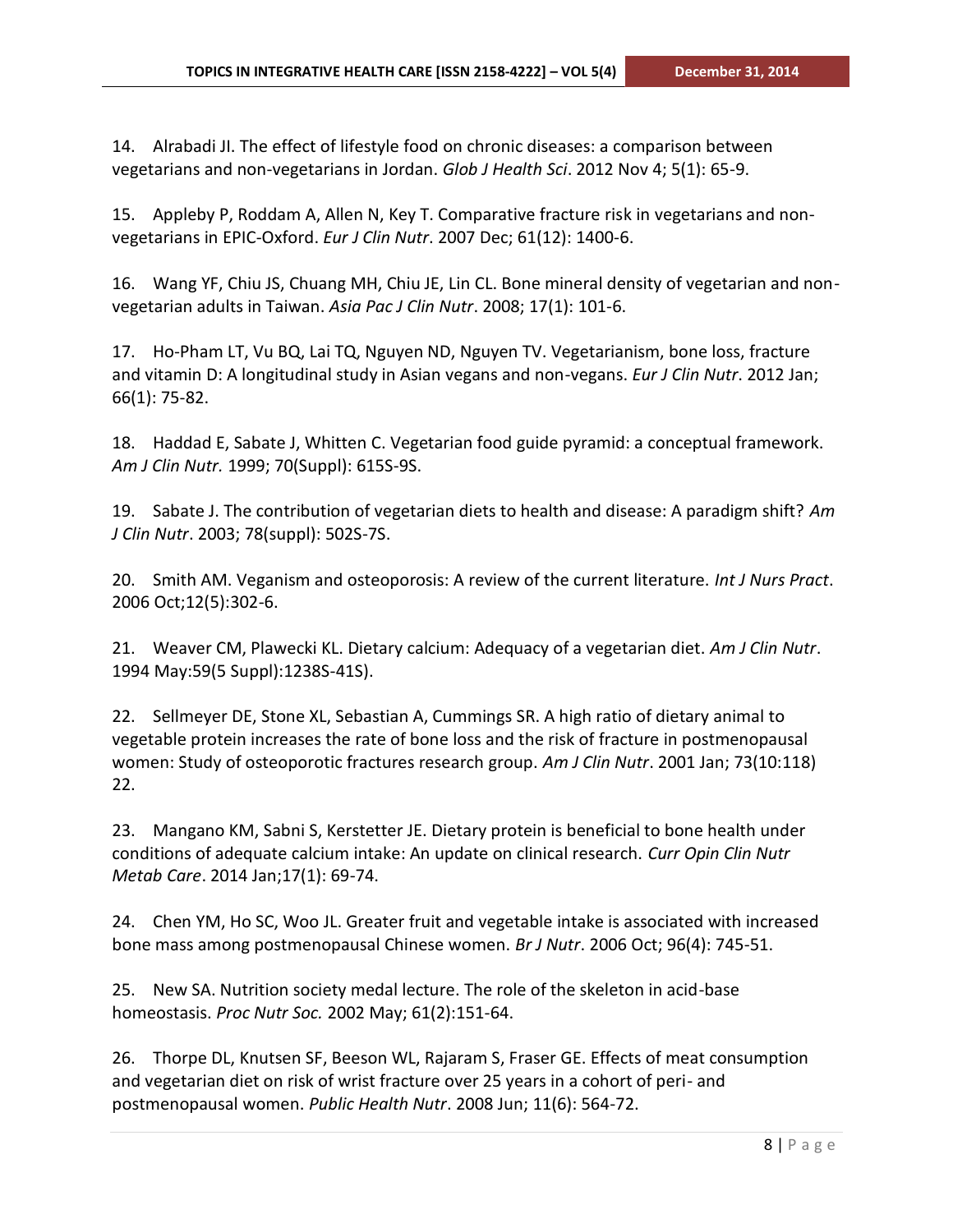27. Bonjour JP, Kraenzlin M, Levasseur R, Warren M, Whiting S. Dairy in adulthood: From foods to nutrient interactions on bone and skeletal muscle health. *J Am Coll Nutr*. 2013; 32(4): 251-63.

28. Darling AL, Millward DJ, Torgerson DJ, Hewitt CE, Lanham-New SA. Dietary protein and bone health: A systematic review and meta-analysis. *Am J Clin Nutr*. 2009 Dec; 90(6): 1674-92.

29. Pedersen AN, Cederholm T. Health effects of protein intake in healthy elderly populations: A systematic literature review. *Food Nutr Res*. 2014 Feb 11; 58:10.3402fnr.v58.23364. eCollection 2014.

30. Fenton TR, Tough SC, Lyon AW, Eliasziw M, Hanley DA. Causal assessment of dietary acid load and bone disease: A systematic review & meta-analysis applying Hill's epidemiologic criteria for causality. *Nutr J*. 2011 Apr 30; 10:41.2891-10-41.

31. Fenton TR, Lyon AW, Eliasziw M, Tough SC, Hanley DA. Meta-analysis of the effect of the acid-ash hypothesis of osteoporosis on calcium balance. *J Bone Miner Res*. 2009 Nov; 24(11): 1835-40.

32. Heaney RP, Layman DK. Amount and type of protein influences bone health. *Am J Clin Nutr*. 2008 May; 87(5): 1567S-70S.

33. New S. Intake of fruit and vegetables: Implications for bone health. *Proc of the Nutr Soc*. 2003; 62: 889-899.

34. Bollan MJ, Grey A, Avenell A, Gamble GD, Reid IR. Calcium supplements with or without vitamin D and risk of cardiovascular events: Re-analysis of the Women's Health Initiative limited access dataset and meta-analysis. *BMJ*. 2011 Apr 19; 342: d2040.

35. Ho-Pham L, Nguyen P, Le T, Doan D. Veganism, bone mineral density, and body composition: A study in Buddhist nuns. *Osteoporos Int*. 2009; 20: 2087-2093.

36. Frassetto L, Todd K, Morris R, Sebastian A. Worldwide incidence of hip fracture in elderly women. *The Journals of Gerontology Series A: Biological and Medical Sciences*. 2000; 55: M585- M592.

37. Calvo MS, Babu US, Garthoff LH, Woods TO, Dreher M, Hill G, et al. Vitamin D2 from lightexposed edible mushrooms is safe, bioavailable and effectively supports bone growth in rats. *Osteoporos Int.* 2013 Jan: 24(1); 197-207.

38. Mangels AR. Bone nutrients for vegetarians. *Am J Clin Nutr*. 2014 Jun 4: 100(Supplement); 469S-75S.